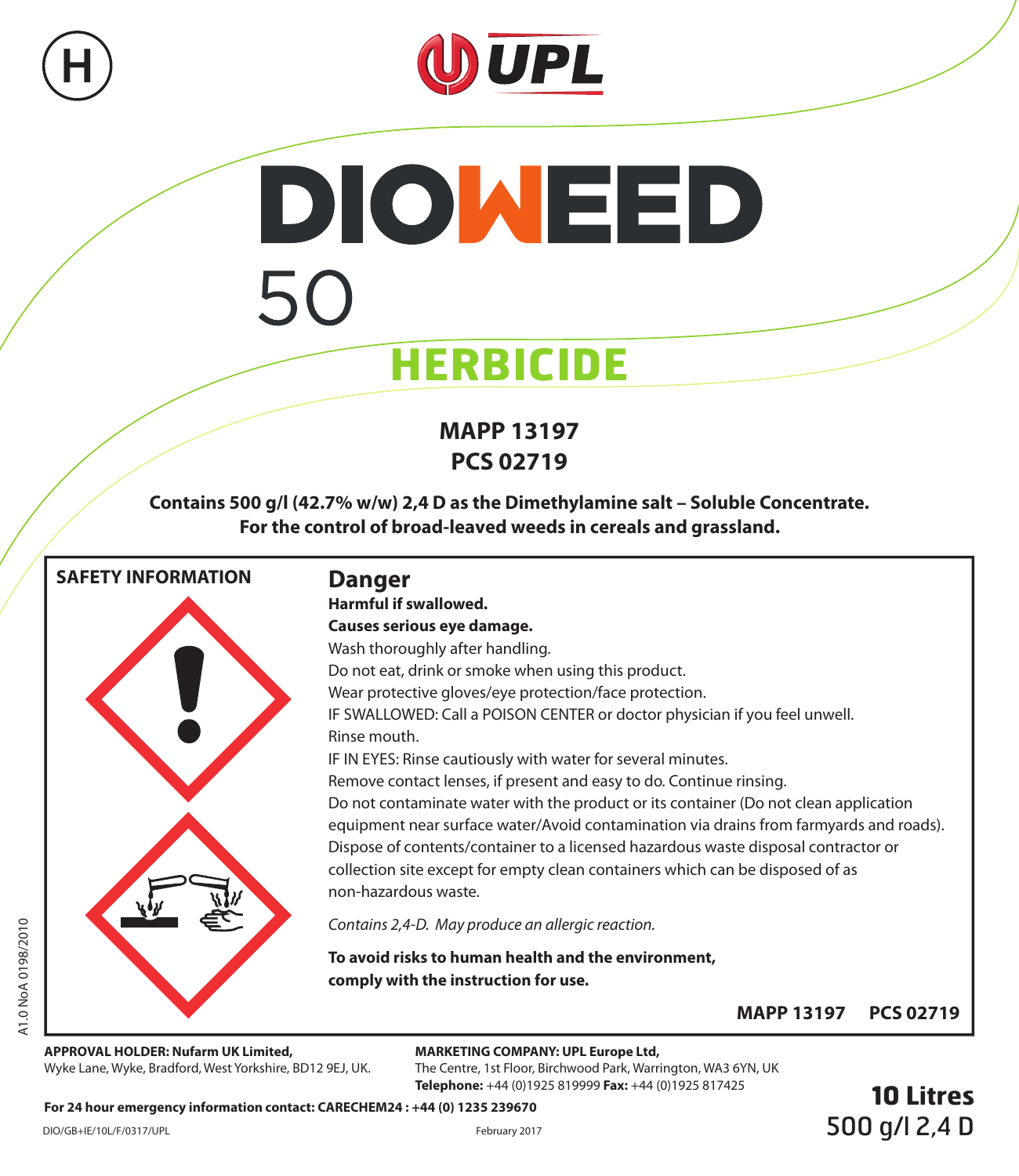# **IMPORTANT INFORMATION**

FOR USE ONLY AS A PROFESSIONAL HERBICIDE

| Crop                                                          | <b>Maximum</b><br>individual Dose | Maximum number of<br>treatments | Latest time of<br>application |
|---------------------------------------------------------------|-----------------------------------|---------------------------------|-------------------------------|
| Winter wheat and rye                                          | $2.5$ L/ha                        | 1 per crop                      | Before first node detectable  |
| Winter barley, winter oats, spring<br>wheat and spring barley | $2.0$ L/ha                        | 1 per crop                      | Before first node detectable  |
| Listed cereals undersown with grass<br>and/or clover          | $1.0$ L/ha                        | 1 per crop                      | Before first node detectable  |
| Agricultural grassland                                        | $3.3$ L/ha                        | 1 per year                      | $- - -$                       |
| Amenity grassland and managed<br>amenity turf                 | $3.3$ L/ha                        | 3 per year                      | $- - -$                       |

**READ THE LABEL BEFORE USE. USING THIS PRODUCT IN A MANNER THAT IS INCONSISTENT WITH THE LABEL MAY BE AN OFFENCE. FOLLOW THE CODE OF PRACTICE FOR USING PLANT PROTECTION PODUCTS.**

# **SAFETY PRECAUTIONS – UK only**

# **OPERATOR PROTECTION**

Engineering control of operator exposure must be used where reasonably practicable in addition to the following personal protective equipment: WEAR SUITABLE PROTECTIVE GLOVES AND FACE PROTECTION (FACE SHIELD) when handling the concentrate.

WEAR SUITABLE PROTECTIVE GLOVES when handling contaminated surfaces.

WEAR SUITABLE PROTECTIVE CLOTHING (COVERALLS) AND SUITABLE PROTECTIVE GLOVES when applying by hand-held equipment.

However, engineering controls may replace personal protective equipment if a COSHH assessment shows they provide an equal or higher standard of protection. IF YOU FEEL UNWELL, seek medical advice (show label where possible).

WHEN USING DO NOT EAT, DRINK OR SMOKE. WASH CONCENTRATE from skin or eyes immediately. WASH HANDS AND EXPOSED SKIN before meals and after work.

# **ENVIRONMENTAL PROTECTION**

Livestock must be kept out of treated areas for at least 2 weeks following treatment. IF RAGWORT IS PRESENT, FOLLOW THE GUIDANCE IN THE 'DIRECTIONS FOR USE'. DO NOT CONTAMINATE WATER WITH THE PRODUCT OR ITS CONTAINER (Do not clean application equipment near surface water. Avoid contamination via drains from farmyards and roads).

Avoid spray drift onto adjacent plants.

# **STORAGE AND DISPOSAL**

DO NOT re-use container for any purpose. KEEP AWAY FROM FOOD, DRINK AND ANIMAL FEEDING STUFFS. KEEP OUT OF REACH OF CHILDREN. KEEP IN ORIGINAL CONTAINER, tightly closed, in a safe

place. WASH OUT CONTAINER THOROUGHLY, and dispose of

safely.

**The Control of Substances Hazardous to Health Regulations (COSHH) may apply to the use of this product at work in the UK only.**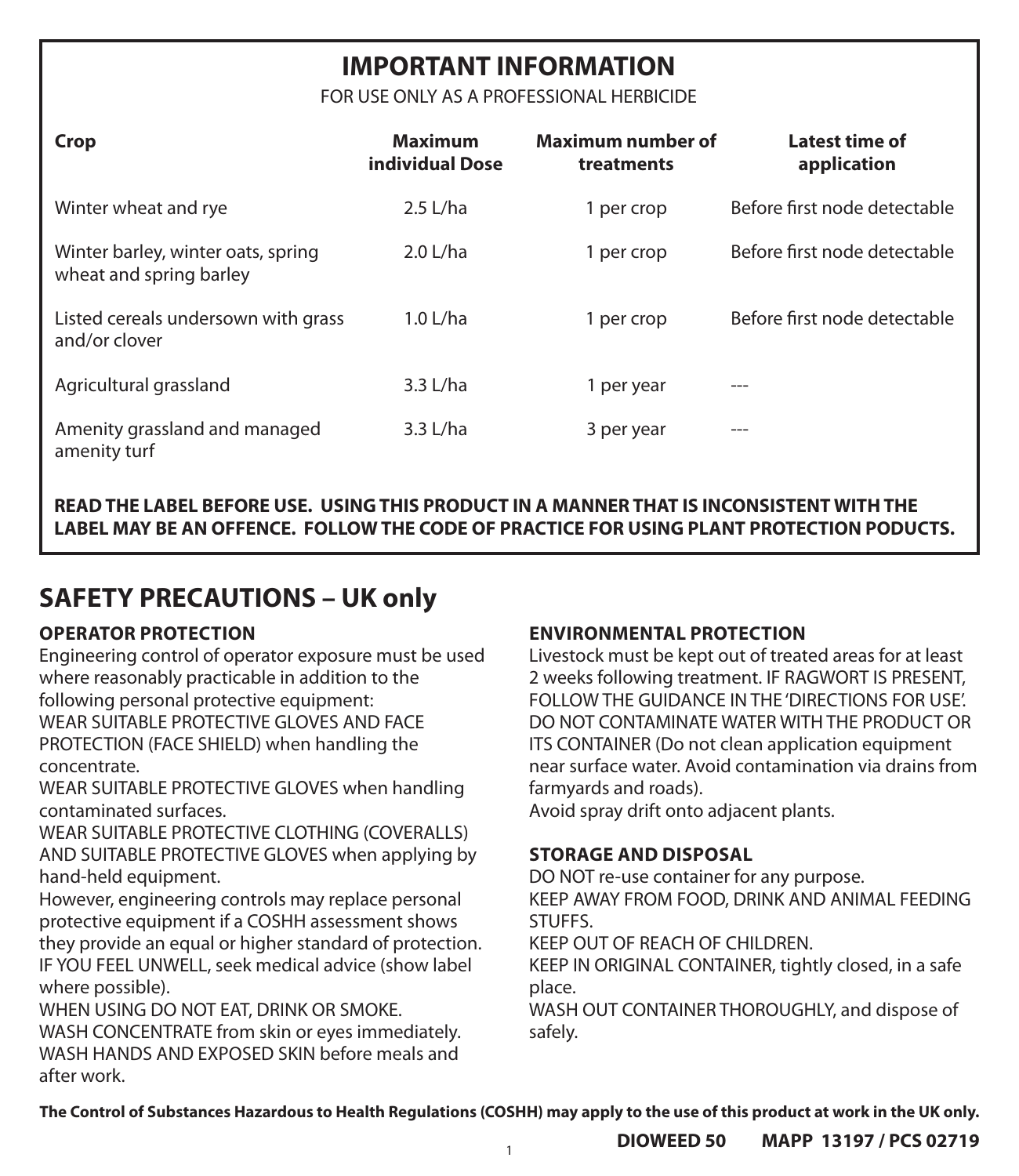# **DIRECTIONS FOR USE**

**IMPORTANT:** This information is approved as part of the Product Label. All instructions within this section must be read carefully in order to obtain safe and successful use of this product.

Where ragwort is present, users should consult the Code of Practice on How to Prevent the Spread of Ragwort. Ragwort plants sprayed with this herbicide are more palatable and contain higher levels of toxins. Animals should be excluded from treated areas until any ragwort has completely recovered or died and there is no visible sign of the dead weed. Do not include treated ragwort in hay or silage crops.

#### **RESTRICTIONS**

1. Dioweed 50 is active at low concentrations. DO NOT spray in windy conditions as the spray drift may cause damage to neighbouring crops. The following crops are particularly susceptible: Beet, Brassicae (e.g. turnips, swedes, oilseed rape), onions, and most market garden crops including lettuce, cucumber and tomatoes under glass, pears and vines.

2. WASH EQUIPMENT thoroughly with water and wetting agent or liquid detergent immediately after use. Spray out, fill with clean water and leave over night. Spray out again before storing or using for another product. Traces of product can cause harm to susceptible crops sprayed later.

3. Dioweed 50 may be applied to grassland or turf that has been established for a minimum of 12 months.

4. DO NOT apply during rain or if rain is expected.

5. DO NOT roll or harrow within a few days before or after applying Dioweed 50.

6. DO NOT apply immediately before or after sowing any crop.

7. DO NOT plant succeeding crops within 3 months of applying Dioweed 50.

8. DO NOT mow or roll turf or amenity grassland for four days before or after application. The first four mowings after treatment must be composted for at least 6 months before use.

9. DO NOT treat cereals, grass or turf suffering from stress caused by drought, disease or other adverse factors, such as freezing conditions.

Ragwort is an 'injurious weed' and those who permit it to grow unchecked on their land are liable for prosecution under the Weeds Act (1959) – UK only. Agricultural grassland destined for hay or silage in the spring, should be sprayed in the preceding autumn.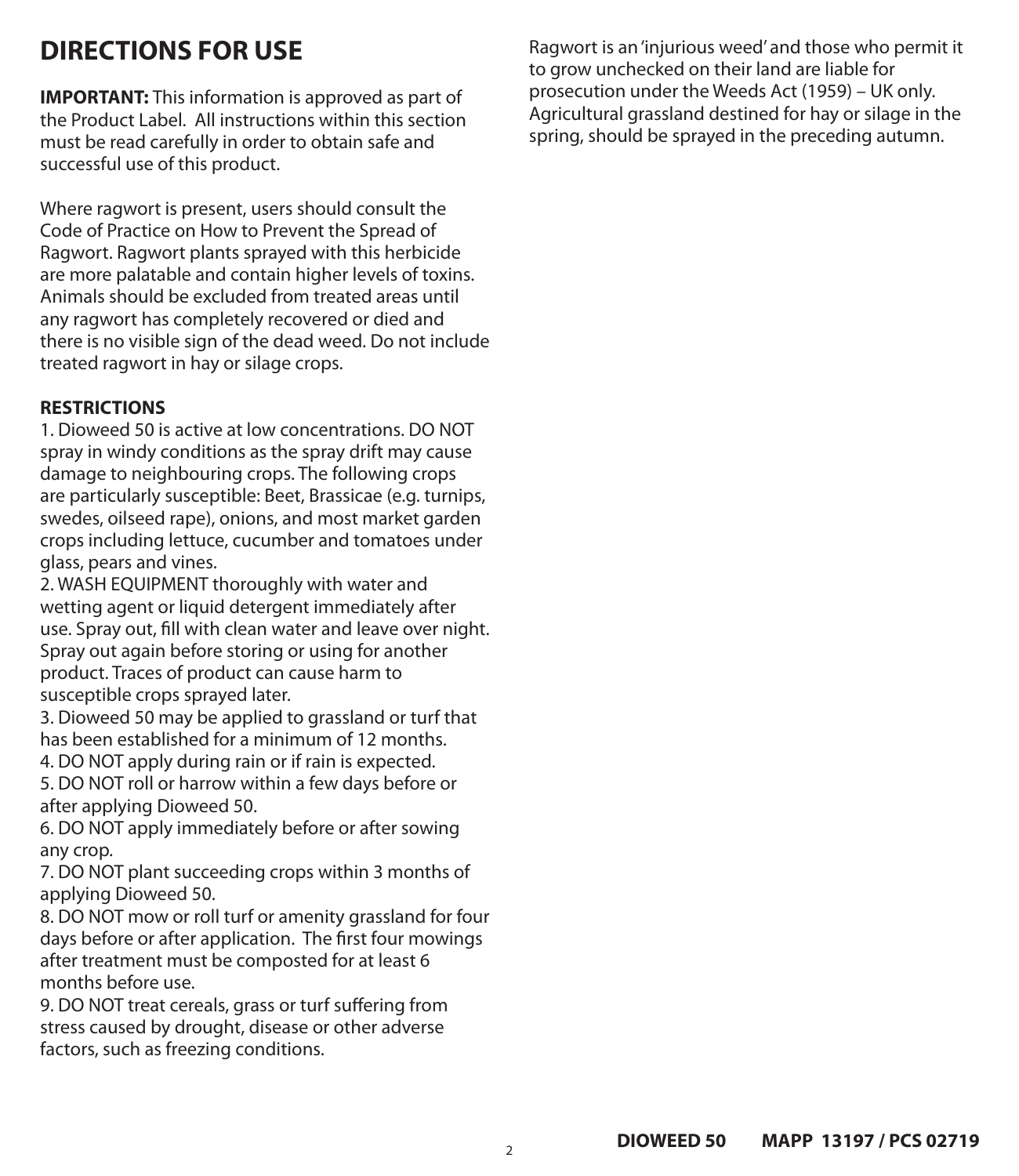## **WEEDS CONTROLLED**

# **WEED SUSCEPTIBILITY TABLE - CEREALS**

| Weeds                                                                                                                                                                                                                                                                                                                                                                                                                                                                                                                                                                                                                                                                                                                                                                                                                        | Rate/ha          | <b>Level of control</b>                                |
|------------------------------------------------------------------------------------------------------------------------------------------------------------------------------------------------------------------------------------------------------------------------------------------------------------------------------------------------------------------------------------------------------------------------------------------------------------------------------------------------------------------------------------------------------------------------------------------------------------------------------------------------------------------------------------------------------------------------------------------------------------------------------------------------------------------------------|------------------|--------------------------------------------------------|
| Black Mustard (Brassica nigra),<br>Charlock (Sinapis arvensis)                                                                                                                                                                                                                                                                                                                                                                                                                                                                                                                                                                                                                                                                                                                                                               | 0.7L             | S (Cotyledon-Early<br>flower-bud)                      |
| Fat-Hen (Chenopodium album), Field Pennycress (Thlaspi arvense),<br>Hairy Tare (Vicia hirsute), Treacle Mustard (Erysimum<br>cheiranthoides), White Mustard (Sinapis alba)                                                                                                                                                                                                                                                                                                                                                                                                                                                                                                                                                                                                                                                   | 1.4L             | S (Cotyledon-Early<br>flower-bud)                      |
| Shepherds Purse (Capsella bursa-pastoris), Small Nettle<br>(Urtica urens), Wild Radish (Raphanus raphanistrum)                                                                                                                                                                                                                                                                                                                                                                                                                                                                                                                                                                                                                                                                                                               | 1.4L             | S (Cotyledon-8 ETL)                                    |
| Corn Buttercup (Ranunculus arvensis)                                                                                                                                                                                                                                                                                                                                                                                                                                                                                                                                                                                                                                                                                                                                                                                         | 1.4L             | S (Cotyledon-2 ETL) or<br>MR (4 ETL-Early flower-bud)  |
| Common Orache (Atriplex patula), Common Poppy (Papaver rhoeas),<br>Field Forget-me-not (Myosotis arvensis), Prickly Sowthistle (Sonchus<br>asper), Smooth Sowthistle (Sonchus oleraceus),<br>Wild Turnip (Brassica rapa)                                                                                                                                                                                                                                                                                                                                                                                                                                                                                                                                                                                                     | 1.4L             | MS (Cotyledon-2 ETL) or<br>MR (4 ETL-Early flower-bud) |
| Black-bindweed (Polygonum convolvulus), Black nightshade<br>(Solanum nigrum), Bugloss (Lycopsis arvensis), Common Chickweed<br>(Stellaria media), Common field-speedwell (Veronica persica),<br>Common fumitory (Fumaria officinalis), Common Mouse-ear<br>(Cerastium holosteoides), Dove's-foot Crane's-bill (Geranium molle),<br>Field Gromwell (Lithospermum arvense), Green Field speedwell<br>(Veronica agrestis), Groundsel (Senecio vulgaris), Ivy-leaved<br>Speedwell (Veronica hederifolia), Knotgrass (Polygonum aviculare),<br>Pale Persicaria (Polygonum lapathifolium), Redshank (Polygonum<br>persicaria), Scarlet Pimpernel (Anagallis arvensis), Shepherd's-<br>needle (Scandix pectin-veneris), Sun spurge (Euphorbia helioscopia),<br>Viper's-bugloss (Echium vulgare), Wall speedwell (Veronica arvensis) | 1.4L             | MR (Cotyledon-2 ETL) or<br>R (4 ETL-Early flower-bud)  |
| Common Orache (Atriplex patula), Common Poppy<br>(Papaver rhoeas), Smooth Sowthistle (Sonchus oleraceus)                                                                                                                                                                                                                                                                                                                                                                                                                                                                                                                                                                                                                                                                                                                     | 2.0 <sub>L</sub> | S (Cotyledon-4 ETL) or<br>MR (6 ETL-Early flower-bud)  |
| Knotgrass (Polygonum aviculare),<br>Scentless Mayweed (Tripleurospermum maritimum)                                                                                                                                                                                                                                                                                                                                                                                                                                                                                                                                                                                                                                                                                                                                           | 2.0 <sub>L</sub> | MR (Cotyledon-2 ETL) or<br>R (4 ETL-Early flower-bud)  |
| Creeping Thistle <sup>+</sup> (Cirsium arvense)                                                                                                                                                                                                                                                                                                                                                                                                                                                                                                                                                                                                                                                                                                                                                                              | $2.0 - 2.5$ L    | S (Cotyledon-Early<br>flower-bud)                      |

S = Susceptible, MS = Moderately Susceptible, MR = Moderately Resistant, R = Resistant ETL = Expanded True Leaves, † = aerial growth only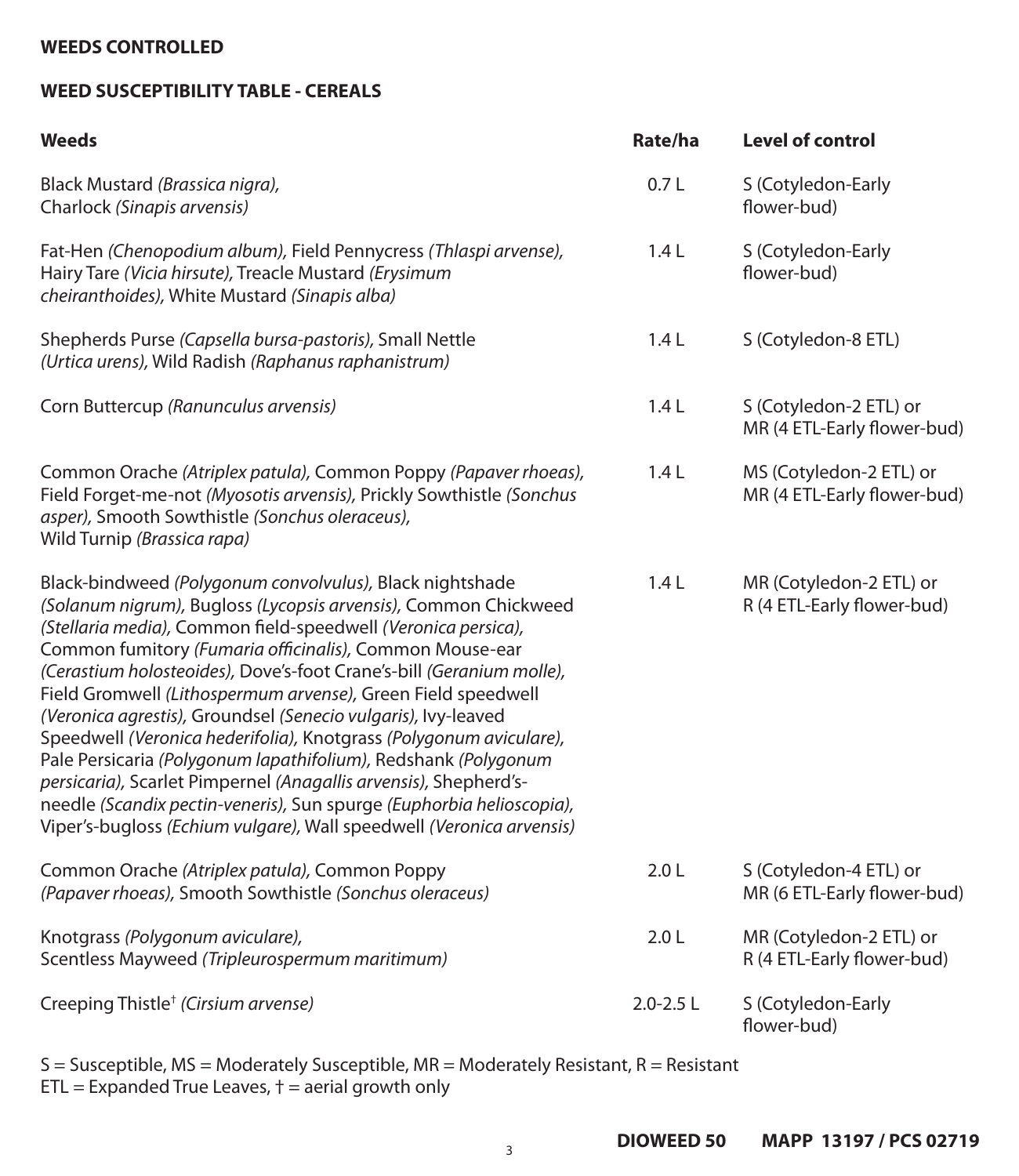# **WEED SUSCEPTIBILITY TABLE - AGRICULTURAL GRASSLAND**

| Weeds                                                                                                                                                                                                                                                                                                                                                                                                                                                                                                                                      | Rate/ha | <b>Comments</b>                                                                                                                                    |
|--------------------------------------------------------------------------------------------------------------------------------------------------------------------------------------------------------------------------------------------------------------------------------------------------------------------------------------------------------------------------------------------------------------------------------------------------------------------------------------------------------------------------------------------|---------|----------------------------------------------------------------------------------------------------------------------------------------------------|
| Autumn hawkbit (Leontodon autumnalis),<br>Creeping buttercup (Ranunculus repens) <sup>+</sup> ,<br>Plantains (Plantago spp.)                                                                                                                                                                                                                                                                                                                                                                                                               | 2.8L    | Susceptible<br>(Consistently good control, both shoots and<br>roots)                                                                               |
| Cat's ear (Hypochaeris radicata),<br>Common knapweed (Centaurea nigra),<br>Common nettle (Urtica diocia),<br>Creeping thistle (Cirsium arvense) <sup>+</sup> ,<br>Curled dock (Rumex crispus)*,<br>Daisy (Bellis perennis),<br>Dandelion (Taraxacum officinale),<br>Meadow buttercup (Ranunculus acris) <sup>+</sup> ,<br>Self-heal (Prunella vulgaris),<br>Spear thistle (Cirsium vulgare),<br>Soft rush (Juncus effusus) <sup>+</sup>                                                                                                    | 2.8L    | <b>Moderately Susceptible</b><br>(Aerial growth usually killed and a useful<br>measure of long-term control obtained under<br>suitable conditions) |
| Common ragwort (Senecio jacobaea) <sup>1</sup> ,<br>Field Bindweed (Convolvulus arvensis) <sup>2</sup>                                                                                                                                                                                                                                                                                                                                                                                                                                     | 3.3L    | Moderately Susceptible<br>(Aerial growth usually killed and a useful<br>measure of long-term control obtained under<br>suitable conditions)        |
| Broad-leaved dock (Rumex obtusifolius)*,<br>Bulbous buttercup (Ranunculus bulbosus) <sup>®</sup> ,<br>Common ragwort (Senecio jacobaea) <sup>®</sup> ,<br>Common sorrel (Rumex acetosa)*,<br>Dwarf thistle (Cirsium acaule),<br>Hard rush (Juncus inflexus),<br>Horsetails (Equisetum spp.) <sup>3</sup> ,<br>Meadowsweet (Filipendula ulmaria),<br>Perennial sow-thistle (Sonchus arvensis),<br>Sheep's sorrel (Rumex acetosella)*,<br>Wild onion (Allium vineale),<br>Yarrow (Achillea millefolium),<br>Yellow rattle (Rhinanthus minor) | 2.8L    | <b>Moderately Resistant</b><br>(Variable effect on aerial growth;<br>appreciable long-term control unlikely)                                       |
| <sup>+</sup> Treat in spring or early summer.<br>*Treat at early flower bud stage.<br><sup>®</sup> Treat in the autumn on new leaf or in the spring.<br>*Treat either pre-flowering in May or any time after defoliation, when growing vigorously (use 1.6 L/ha on seedling<br>Dock spp.).<br>+Treat before flowering and cut 4 weeks after (or before) treatment to improve control.<br>*Treat before flowering when the flowering shoot is developing rapidly and seedlings & rosettes are growing<br>strongly.                          |         |                                                                                                                                                    |

4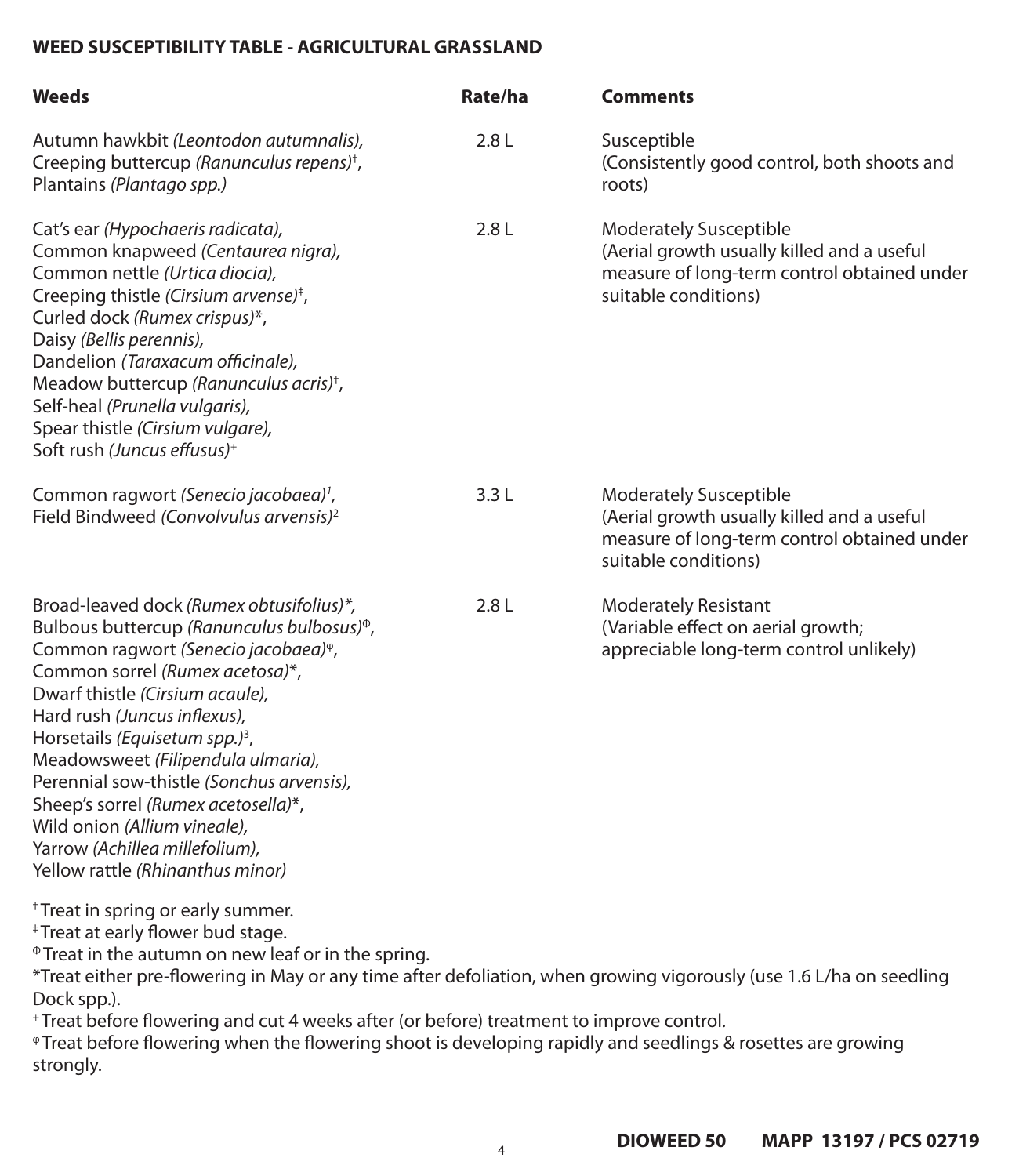<sup>1</sup> Treatment will normally kill plants at all stages of growth up to the early bud stage. For best levels of control, treat in April - June when rosettes are growing strongly but before flower buds are well formed.

2 In order to obtain maximum effect in the year after treatment, spraying should be delayed until the shoots are well developed.

3 Treat when growing well in May or early June. Top growth is removed or considerably reduced for the season of treatment. In grassland for hay or silage, shoot kill may be obtained by using 2.0 L/ha two weeks before cutting.

#### **WEED SUSCEPTIBILITY TABLE - AMENITY GRASSLAND & MANAGED AMENITY TURF**

| Weed                                                                                                                                                                                                                                                                                                                                                                                                                                                                                                                                                                                             | Rate/ha | <b>Comments</b>                                                                                                                               |
|--------------------------------------------------------------------------------------------------------------------------------------------------------------------------------------------------------------------------------------------------------------------------------------------------------------------------------------------------------------------------------------------------------------------------------------------------------------------------------------------------------------------------------------------------------------------------------------------------|---------|-----------------------------------------------------------------------------------------------------------------------------------------------|
| Creeping buttercup (Ranunculus repens),<br>Mouse-ear hawkweed (Hieracium pilosella),<br>Plantains (Plantago sp.),<br>Thrift (Armeria maritima).                                                                                                                                                                                                                                                                                                                                                                                                                                                  | 2.8L    | Susceptible<br>(Consistently killed by one application)                                                                                       |
| Common ragwort (Senecio jacobaea) <sup>1</sup>                                                                                                                                                                                                                                                                                                                                                                                                                                                                                                                                                   | 3.3L    | Moderately Susceptible<br>(Sometimes killed by one application, but<br>may require a further application to give<br>complete control.)        |
| Bulbous buttercup (Ranunculus bulbosus),<br>Cats-ear (Hypochaeris radicata),<br>Common chickweed (Stellaria media),<br>Common ragwort (Senecio jacobaea),<br>Common sorrel (Rumex acetosa),<br>Curled dock (Rumex crispus),<br>Daisy (Bellis perennis),<br>Dandelion (Taraxacum officinale),<br>Dwarf thistle (Cirsium acaule),<br>Hawkbits (Leontodon sp.),<br>Heath bedstraw (Galium saxatile),<br>Marsh pennywort (Hydrocotyle vulgaris),<br>Sea-milkwort (Glaux maritima),<br>Sheep's sorrel (Rumex acetosella),<br>Smooth hawk's-beard (Crepis capillaris),<br>Stork's-bills (Erodium sp.). | 2.8L    | <b>Moderately Susceptible</b><br>(Sometimes killed by one application, but<br>may require a further application to give<br>complete control.) |
| Common mouse-ear (Cerastium holosteoides),<br>Creeping cinquefoil (Potentilla reptans),<br>Lesser celandine (Ranunculus ficaria),<br>Procumbent pearlwort (Sagina procumbens),<br>Selfheal (Prunella vulgaris),<br>Silverweed (Potentilla anserina),<br>Yarrow (Achillea millefolium).                                                                                                                                                                                                                                                                                                           | 2.8L    | <b>Moderately Resistant</b><br>(Some effect from one application, but often<br>requires further applications to give adequate<br>control)     |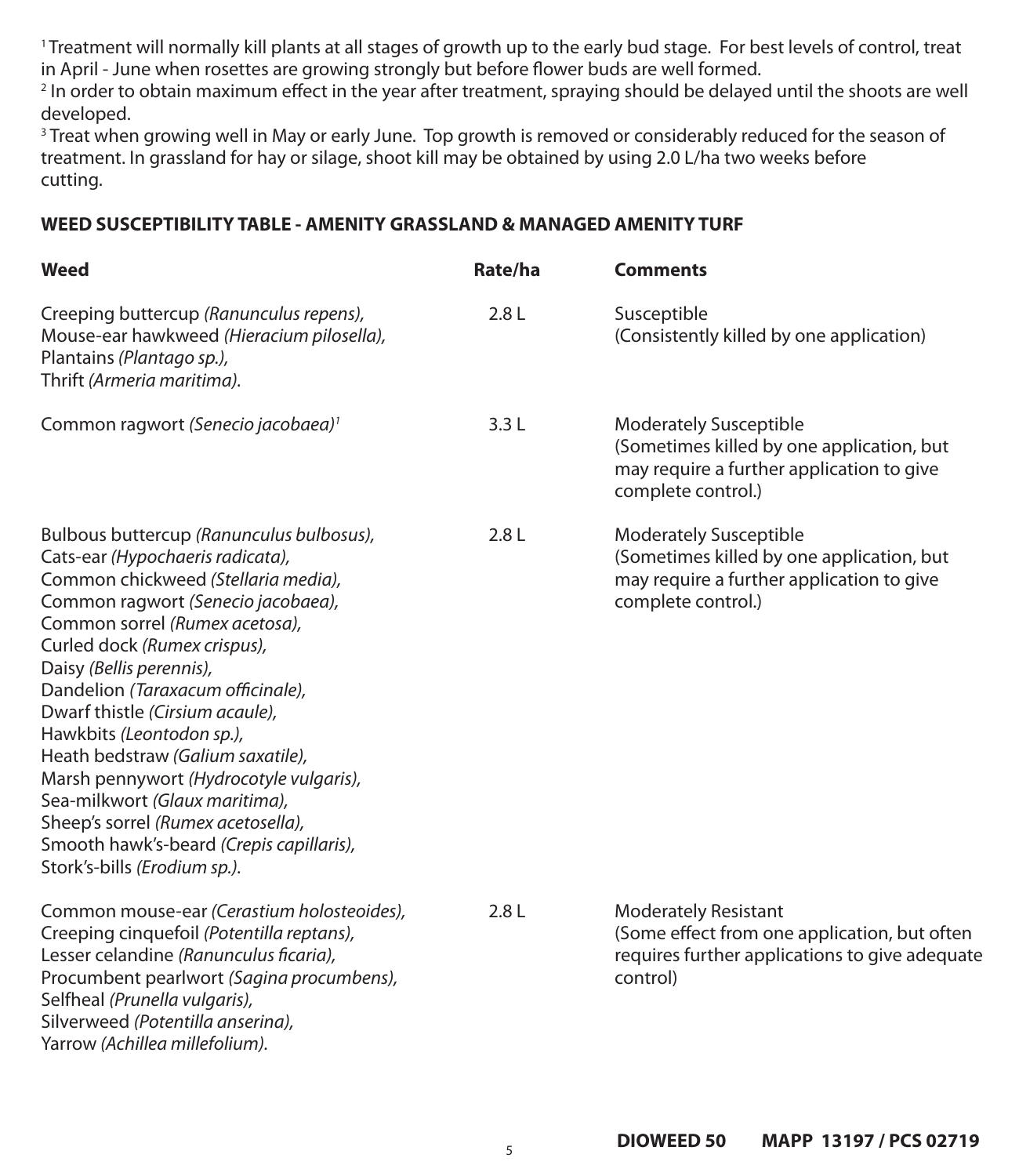<sup>1</sup> Treatment will normally kill plants at all stages of growth up to the early bud stage. For best levels of control, treat in April - June when rosettes are growing strongly but before flower buds are well formed.

#### **CROP SPECIFIC INFORMATION**

#### **RATE OF APPLICATION**

#### **Cereals**

Apply Dioweed 50 in 100-1000 litres of water per hectare using any standard high or low volume sprayer. Recommended rates are given in the weed susceptibility table for cereals. It is important not to exceed the maximum safe dose as follows:

#### **Crop**

#### **Maximum Dose**

# **Winter Cereals:**

Wheat or Rye Barley or Oats 2.5 litres per hectare 2.0 litres per hectare

#### **Spring Cereals:**

Wheat or barley Oats

2.0 litres per hectare Not recommended

#### **Undersown Cereals**

For cereals undersown with grass and/or clover but not lucerne. DO NOT spray with Dioweed 50 before undersowing. Experience has shown that when weeds and cereals form a canopy undersown, crops may be safely treated using not more than 1.0 litre per hectare at low volume. Clovers should have developed two to three true leaves before spraying. Red Clovers may be damaged.

#### **Grassland (Non-Amenity Uses)**

Do not treat where clovers or other legumes are an important part of the sward. Grassland may be treated with 2.8 - 3.3 litres per hectare of Dioweed 50 according to the weeds present. Recommended rates are given in the weed susceptibility table for grassland. Clovers will receive a check. Top dressing ten

days before treatment is recommended to assist kill of weeds and subsequent recovery of the sward.

## **Amenity Grassland & Managed Amenity Turf**

Amenity grassland and managed amenity turf may be treated with 2.8-3.3 litres per hectare of Dioweed 50. The expected levels of control are detailed in the weed susceptibility table for amenity uses. Clovers will receive a check.

Top dressing ten days before treatment is recommended to assist kill of weeds and subsequent recovery of the sward.

# **TIME OF APPLICATION**

Spray weeds when the crop is actively growing. In general, annual weeds are more susceptible at the seedling stage and perennials when the flower bud is forming. Timing of cereal spray must be determined by the stage of the crop growth.

# **Winter Cereals**

Spray in the spring from the leaf sheaf erect stage but before the first node detectable stage.

# **Spring Cereals**

Spray from the five-leaf fully expanded stage but before the first node detectable stage.

## **Grassland, Amenity Grassland & Managed Amenity Turf**

Spray perennial weeds during their period of maximum growth, usually when the flower buds are beginning to form. The responses of perennial weeds to treatments are variable, often only the aerial parts are killed but suppression may also occur.

The recovery of weeds will be reduced if the crop is growing vigorously at the time of treatment. A maximum of 3 applications per year are permitted. There must be an interval of at least 28 days between separate Dioweed 50 treatments.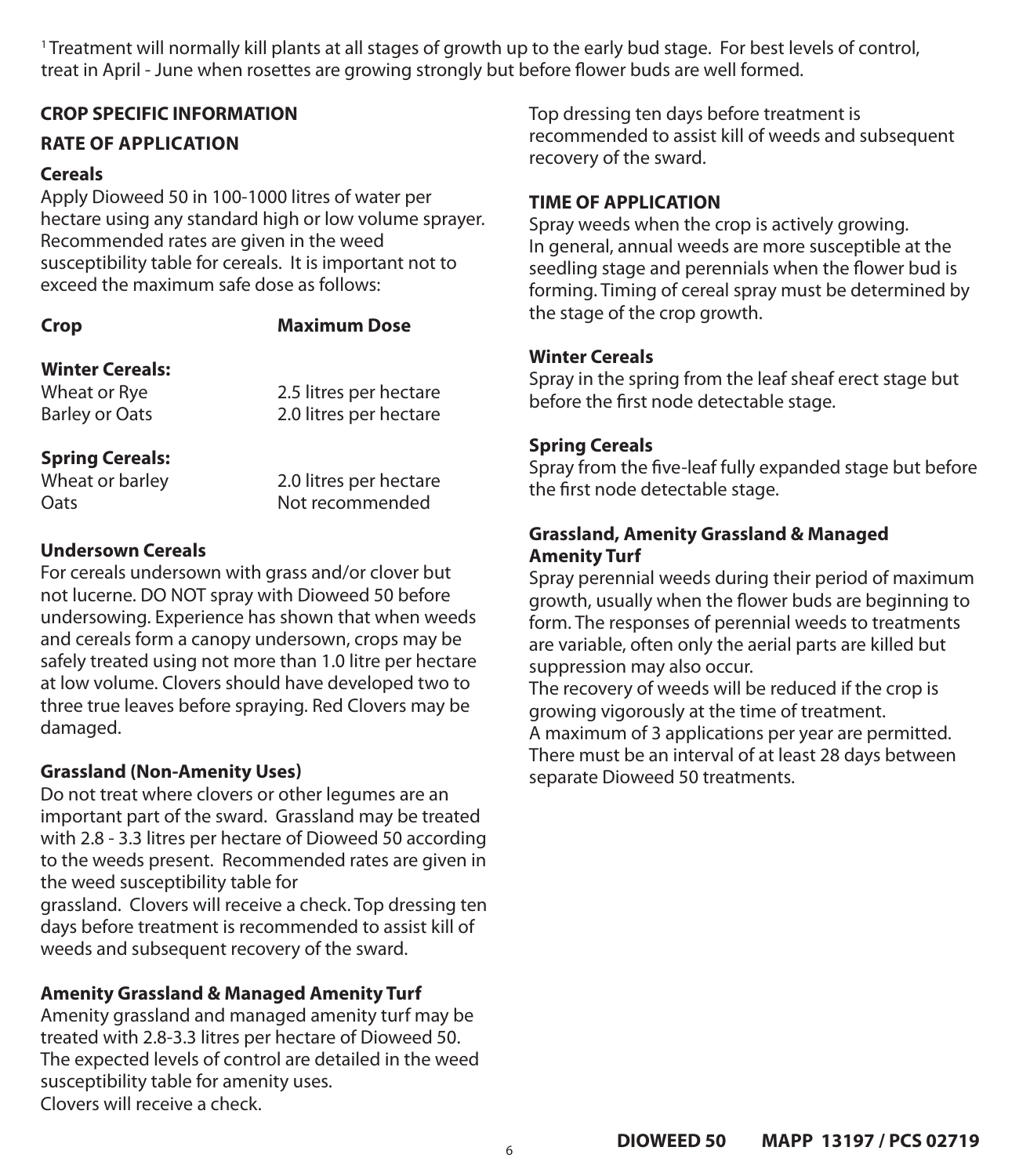## **RESISTANCE MANAGEMENT**

When herbicides with the same mode of action are used repeatedly over several years in the same field, selection of resistant biotypes can take place. These can propagate and may become dominating. A weed species is considered to be resistant to a herbicide if it survives a correctly applied treatment at the recommended dose. A strategy for preventing and managing such resistance should be adopted. This should include integrating herbicides with a programme of cultural control measures. Guidelines have been produced by the Weed Resistance Action Group and copies are available from the HGCA, CPA, your distributor, crop adviser or product manufacturer – UK only.

## **CONDITIONS OF SALE**

All goods supplied by us are of high grade and we believe them to be suitable; however, as we cannot exercise control over their storage, handling, mixing or use, or the weather conditions before, during and after application which may affect the performance of the goods, all conditions and warranties, statutory or otherwise, as to the quality or fitness for any purpose of our goods are excluded, and no responsibility will be accepted by us or re-sellers for any failure in performance, damage or injury whatsoever arising from their storage, handling, application or use. Our staff or agents cannot vary these conditions whether or not they supervise or assist in the use of such goods.

To access the Safety Data Sheet for DIOWEED 50 please use the link below or scan the code.



http://www.upleurope.com/product-list.html

Alternatively, contact your local supplier.